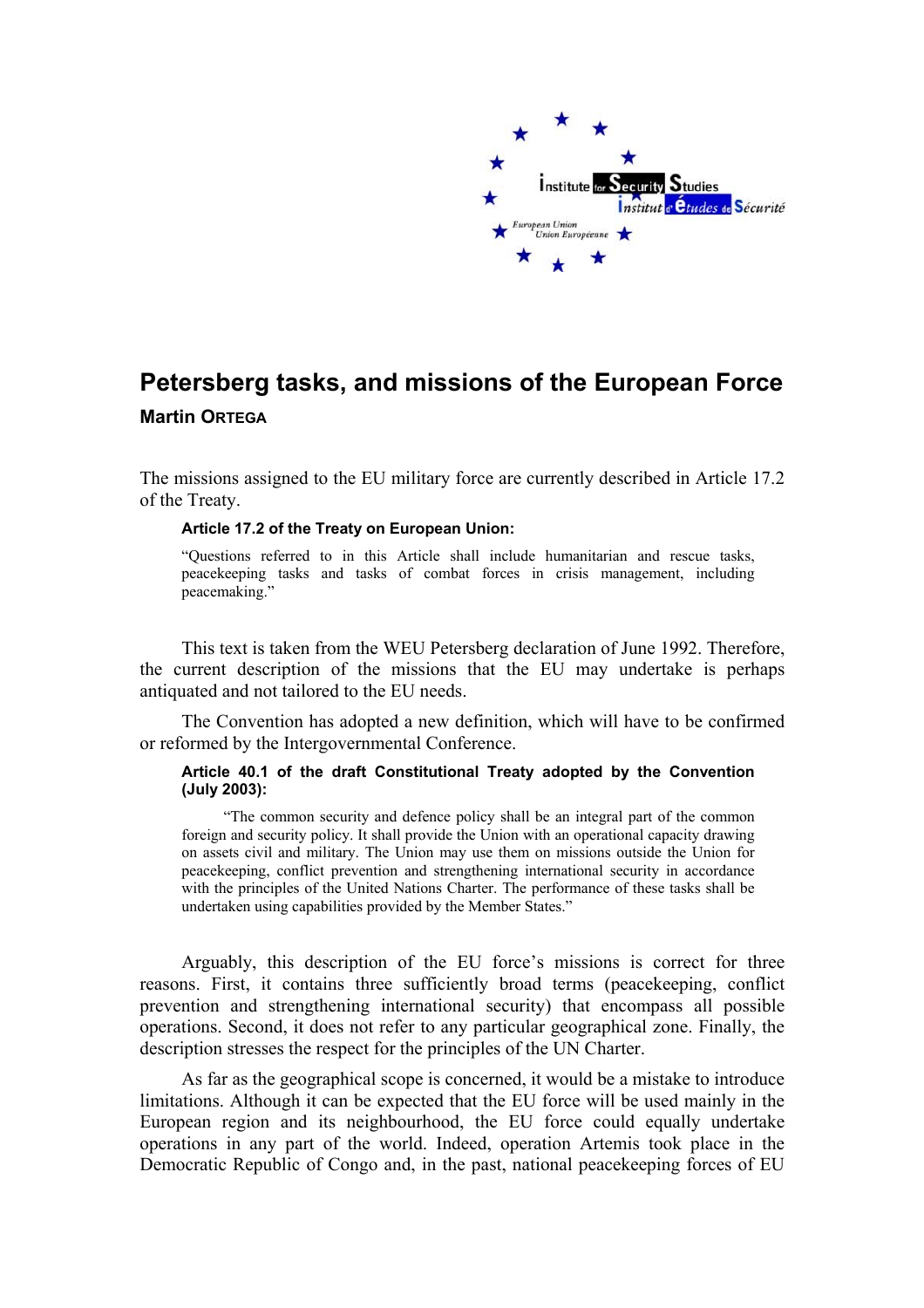members have been present in countries such as East Timor and El Salvador. The European security concept presented by Javier Solana to the Thessaloniki summit points out: "our traditional concept of self-defence –up to and including the Cold War– was based on the threat of invasion. With the new threats the first line of defence will often be abroad."

As far as the UN Charter is concerned, the EU and its member states have always stressed the Security Council's primary responsibility for the maintenance of international peace and security. Operations undertaken by the EU force must have, in principle, a mandate from the UN Security Council. Some EU member states have insisted that the EU should have a prior authorisation from the UN Security Council before any EU military operation. Other members, whilst agreeing on the principle, think that an explicit subordination is not necessary. The mandate issue, however, should not be overestimated. It was by and large solved in practice during the Kosovo crisis. Indeed, although all EU member states deem it necessary to have a UN mandate to validate the use of armed force (apart from self-defence), they all were agreed that the circumstances prevailing in Kosovo in 1999 justified military intervention without a previous mandate, as was recognised by the Berlin European Council of 25 March 1999. In Berlin, all EU members (even non-NATO members) endorsed the intervention. On the other hand, a number of EU members have undertaken unilateral interventions (for instance the UK in Sierra Leone in 2000), which have been generally considered as humanitarian and legitimate, even though they were not conducted under a UNSC mandate.

This means that, in addition to operations authorised by the UN Security Council, the EU force could also undertake military action in the absence of a UNSC mandate if needed. However, the situations in which this would be possible are quite limited: humanitarian (substantive aspect) interventions will be possible only when all member states agree (procedural/political aspect). If, for instance, there is a humanitarian catastrophe or an impending genocide, the EU (and European states, for that matter) would act even if a resolution from the Security Council cannot be obtained. In any case, as the project adopted by the Convention points out, EU military operations must always be conducted in accordance with the principles of the UN Charter.

On the other hand, since 11 September 2001, the European Union and its member states have enhanced cooperation in the fight against terrorism both with the United States and between themselves. This has led to a number of initiatives that have approached the fight against terrorism to the missions assigned to the EU force. In particular, the Seville European Council endorsed the following statement.

## **Declaration of the European Council (Seville, June 2002) on the contribution of CSFP, including ESDP, in the fight against terrorism**

1. The European Council reaffirms that terrorism is a real challenge for Europe and the world and poses a threat to our security and our stability. To this end, the extraordinary European Council meeting on 21 September 2001 decided to step up the action of the Union against terrorism through a coordinated and inter-disciplinary approach embracing all Union policies, including development of the Common Foreign and Security Policy (CFSP) and making the European Security and Defense Policy (ESDP) operational.

2. The European Council has noted the significant achievements accomplished in the implementation of the Plan of Action to combat terrorism and reiterates that the fight against terrorism will continue to be a priority objective of the European Union and a key plank of its external relations policy. Solidarity and international cooperation constitute essential instruments in the fight against that scourge. The Union will continue to maintain